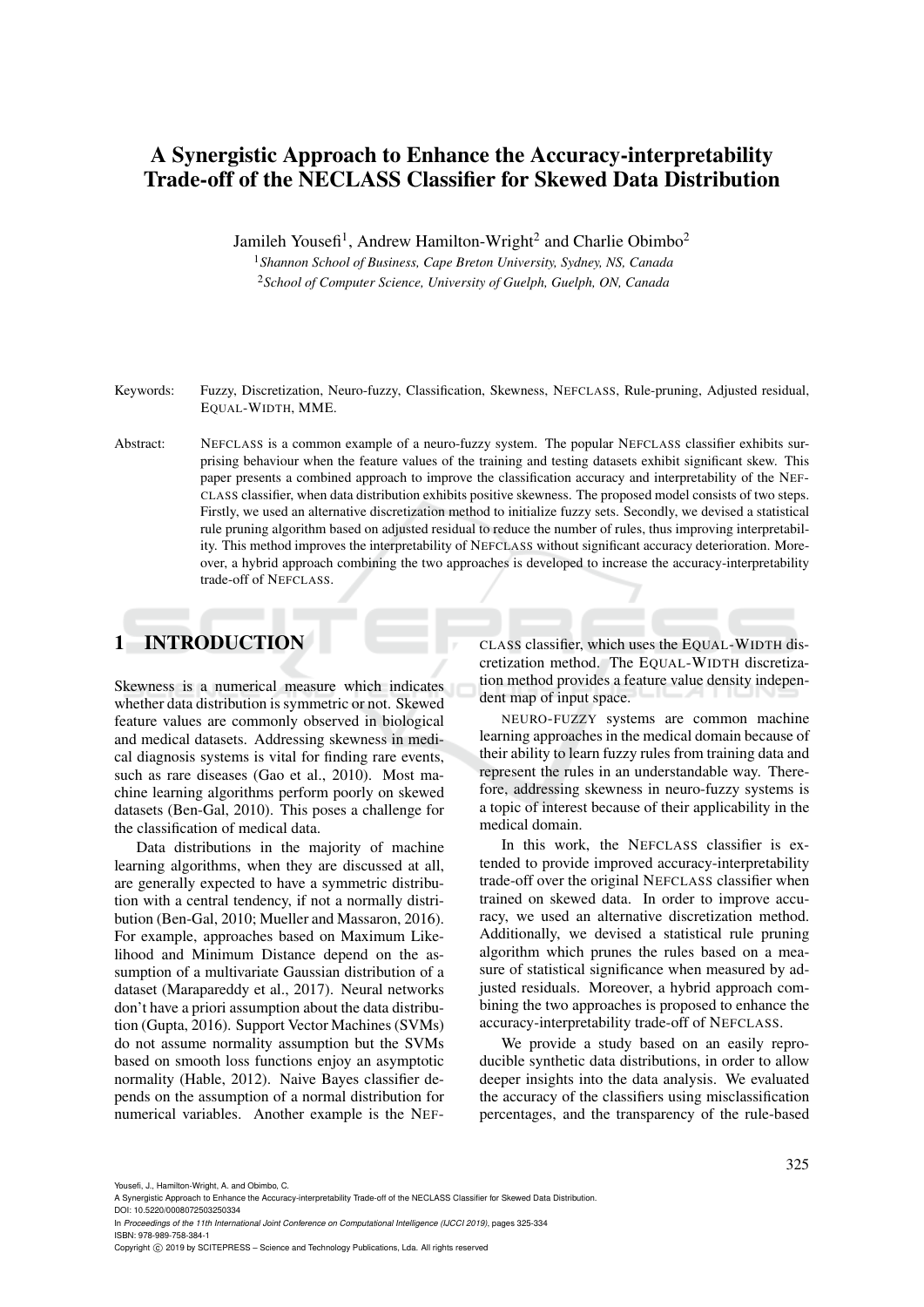classifiers using the number of rules.

The next section of this paper contains a short review of the NEFCLASS classifier and adjusted residual measure that will be used to modify the NEF-CLASS classifier. Section 3 describes the methodology of our study. Section 4 presents the statistical analysis for the results obtained. Finally, conclusions are presented.

## 2 BACKGROUND

### 2.1 The NEFCLASS Classifier

NEFCLASS (Nauck et al., 1996; Nauck and Kruse, 1998; Klose et al., 1999) is a NEURO-FUZZY classifier that generate fuzzy rules and tune the shape of the membership functions to determine the correct class label for a given input.

Fig. 1 shows a NEFCLASS model that classifies input data with two features into two output classes by using three fuzzy sets and two fuzzy rules. Input features are supplied to the nodes at the bottom of the figure. These are then fuzzified, using a number of fuzzy sets. The sets used by a given rule are indicated by linkages between input nodes and rule nodes. If the same fuzzy set is used by multiple rules, these links are shown passing through an oval, such as the one marked "large" in Fig. 1. Rules directly imply an output classification, so these are shown by unweighted connections associating a rule with a given class. Multiple rules may support the same class, however that is not shown in this diagram.

In Fig. 2a, a set of initial fuzzy membership functions describing regions of the input space are shown, here for a two-dimensional problem in which the fuzzy sets are based on the initial discretization produced by the EQUAL-WIDTH algorithm. As will be demonstrated, NEFCLASS functions work best when these regions describe regions specific to each intended output class, as is shown here, and as is described in the presentation of a similar figure in the classic work describing this classifier (Nauck et al., 1996, pp. 239).

As is described in the NEFCLASS overview paper (Nauck and Kruse, 1998, pp. 184), a relationship is constructed through training data to maximize the association of the support of a single fuzzy set with a single outcome class. This implies both that the number of fuzzy sets must match the number of outcome classes exactly, and in addition, that there is an assumption that overlapping classes will drive the fuzzy sets to overlap as well.



Figure 1: A NEFCLASS model with two inputs, two rules, and two output classes. The figure extracted from (Yousefi and Hamilton-Wright, 2016).



(a) Initial fuzzy set membership functions in NEFCLASS, produced using EQUAL-WIDTH discretization



(b) Results of tuning the above membership functions to better represent class/membership function information

Figure 2: Fuzzy membership functions before and after training data based tuning using the NEFCLASS algorithm. The figure extracted from (Yousefi and Hamilton-Wright, 2016).

Fig. 2a shows the input membership functions as they exist before membership function tuning per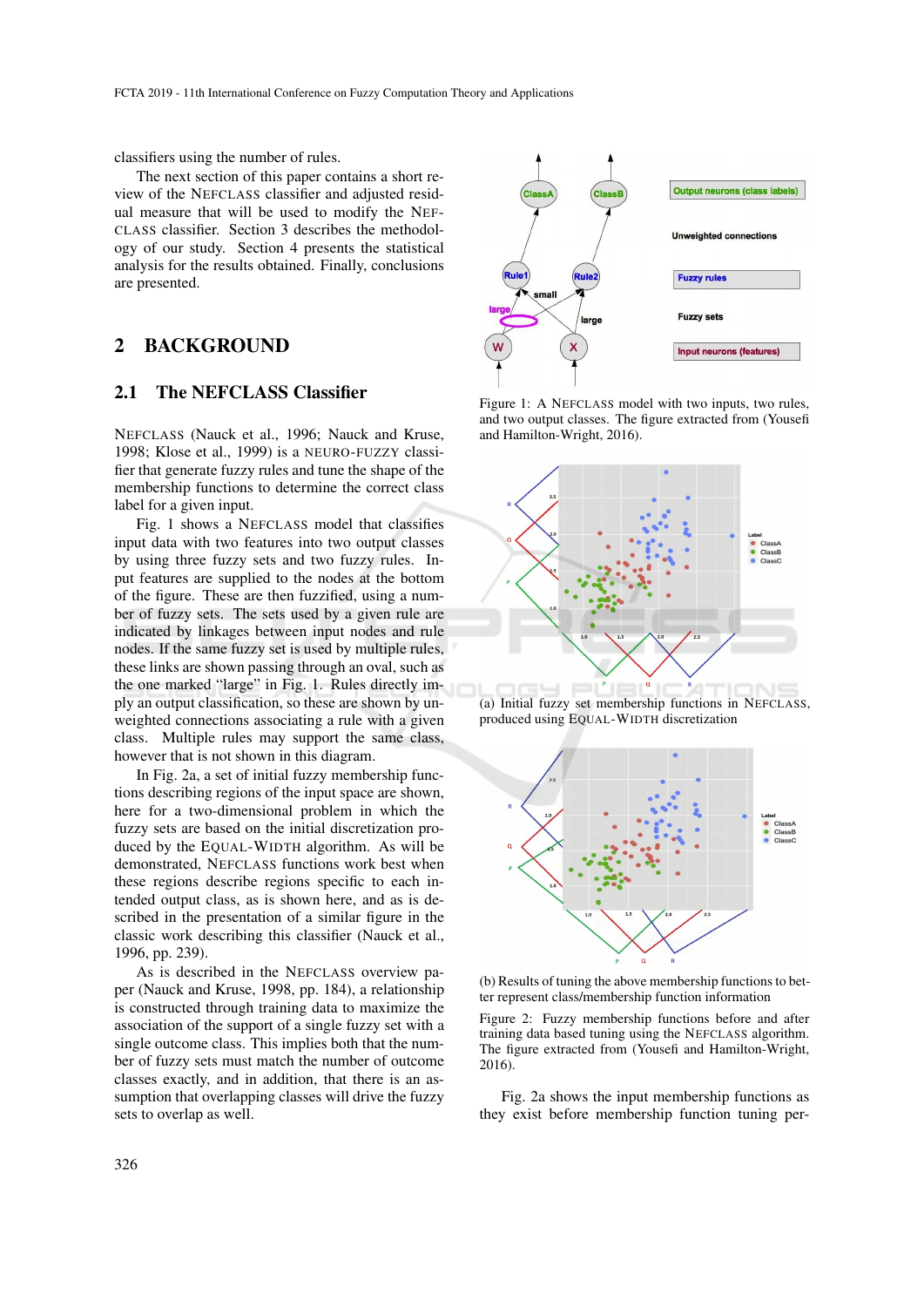formed by the original NEFCLASS algorithm, when the input space is partitioned into EQUAL-WIDTH fuzzy intervals.

Fig. 2b demonstrates that during the fuzzy set tuning process, the membership function is shifted and the support is reduced or enlarged, in order to better match the coverage of the data points belonging to the associated class, however as we will see later, this process is strongly informed by the initial conditions set up by the discretization to produce the initial fuzzy membership functions.

There are three different modes to be used for rule selection in NEFCLASS. These modes are based on the performance of a rule or on the coverage of the training data. The three options for the rule selection mode presented here are *Simple, Best* and *Best-PerClass*. The *Simple* rule selection chooses the first generated rules until a predefined maximum number of rules is achieved. The *Best* rule selection is an algorithm that ranks the rules based on the number of patterns associated with each rule and select the rules from this list. The *BestPerClass* option is selection of rules by creating an equal number of rules for each class. This method uses the *Best* rule selection algorithm to ranks the rules.

After the construction of the fuzzy rules, a fuzzy set learning procedure is applied to the training data, so that the membership functions are tuned to better match the extent of the coverage of each individual class in the training data space (Nauck et al., 1996, pp. 239). Fuzzy membership functions will grow or shrink, as a result, depending on the degree of ambiguity between sets and the dataset coverage.

#### 2.2 Discretization

A discretization process divides a continuous numerical range into a number of covering intervals where data falling into each discretized interval is treated as being describable by the same nominal value in a reduced complexity discrete event space. In fuzzy work, such intervals are then typically used to define the support of fuzzy sets, and the precise placement in the interval is mapped to the degree of membership in such a set.

In the following discussion, we describe the EQUAL-WIDTH and MME discretization methods. For example, imagine a dataset formed of three overlapping distributions of 15 points each, as shown with the three coloured arrangements of points in Fig. 3. The points defining each class are shown in a horizontal band, and the points are connected together to indicate that they are part of the same class group. In parts 3a and 3b, the results of binning these points with two



Figure 3: Two discretization techniques result in different intervals produced on the same three-class dataset. The figure extracted from (Yousefi and Hamilton-Wright, 2016).

different discretization techniques are shown. The subfigures within Fig. 3 each show the same data, with the green, red and blue rows of dots (top, middle and bottom) within each figure describing the data for each class in the training data.

#### 2.2.1 EQUAL-WIDTH

The EQUAL-WIDTH discretization algorithm divides the observed range of continuous values for a given feature into a number of equally sized intervals, providing a simple mapping of the input space that is created independent of both the distribution of class and of the density of feature values within the input space (Kerber, 1992; Chemielewski and Grzymala-Busse, 1996).

Fig. 3a demonstrates the partitioning using EQUAL-WIDTH intervals. Note that the intervals shown have different numbers of data points within each (21, 19 and 5 in this case).

#### 2.2.2 Marginal Maximum Entropy

Marginal Maximum Entropy based discretization (MME) (Chau, 2001; Gokhale, 1999) divides the dataset into a number of intervals for each feature, where the number of points is made equal for all of the intervals, under the assumption that the information of each interval is expected to be equal. The intervals generated by this method have an inverse relationship with the points' density within them. Fig. 3b shows the MME intervals for the example three-class dataset. Note that the intervals in Fig. 3b do not cover the same fraction of the range of values (*i.e.*, the widths differ), being the most dense in regions where there are more points. The same number of points (15) occur in each interval. In both of these discretization strategies, class identity is ignored, so there is likely no relationship between class label distribution and discretization boundary.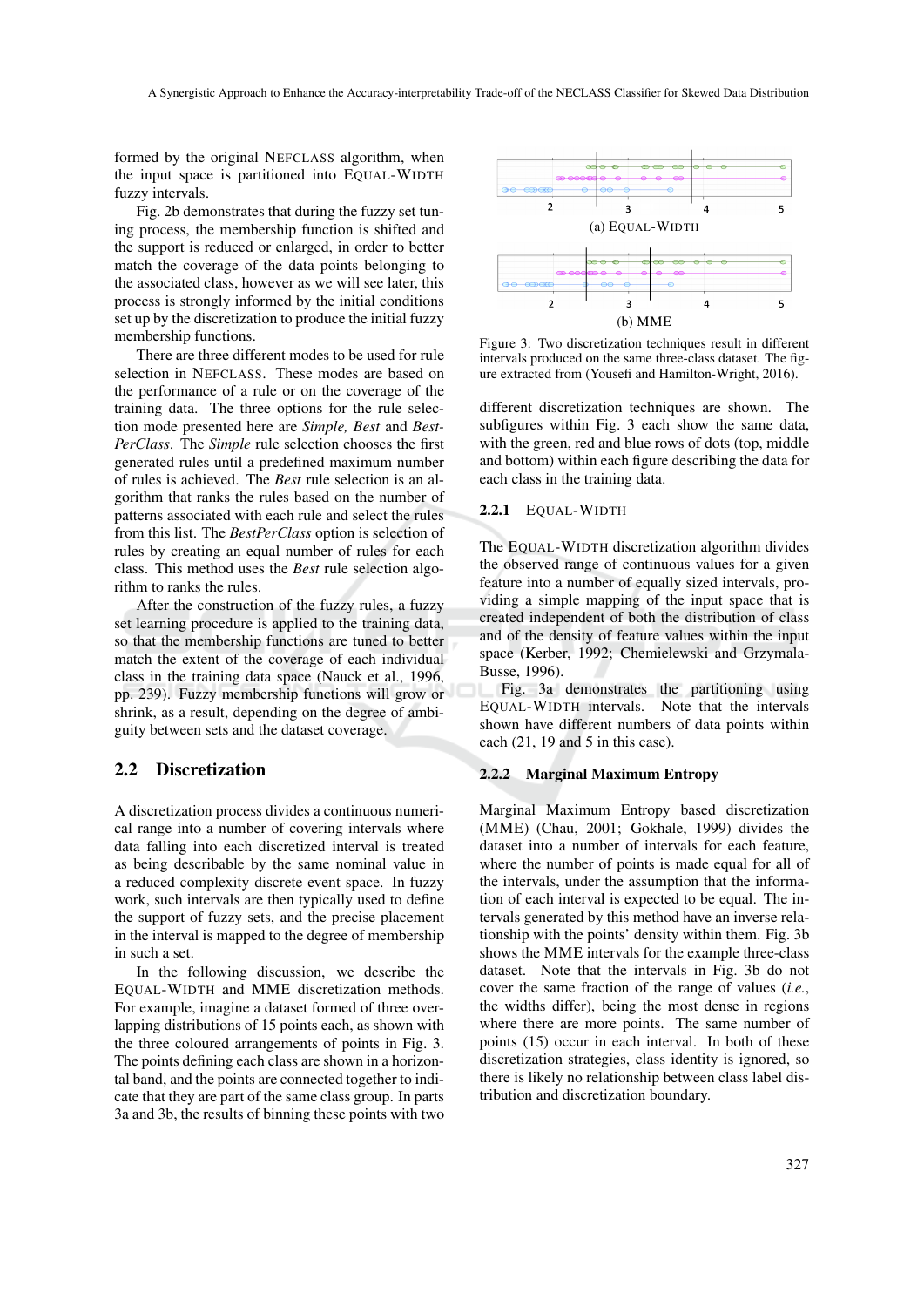### 2.3 Adjusted Residual

We use the Hebreman's adjusted residual algorithm (Haberman, 1973; Haberman, 1979) in our rulepruning model.

In statistics, a residual is defined as a function of the difference between the expected and observed counts under the assumed model. The adjusted residuals is a measure of the strength of the difference between observed and expected counts. The residual is defined as:

Definition 1. *Given a training set of size n, the residual for each independent event R<sup>n</sup> i is defined as:*

$$
r_i^n = o_{R_i^n} - e_{R_i^n}
$$
 (1)

where  $o_{R_i^n}$  and  $e_{R_i^n}$  are the observed number and the  $\sum_{i=1}^{n}$  and  $\sum_{i=1}^{n}$  are the event  $R_i^n$ , respectively; and  $r_i^n$ *is the residual associated with*  $R_i^n$ *.* 

Definition 2. *The adjusted residuals is defined as:*

$$
a_{R_i^n} = \frac{z_{R_i^n}}{\sqrt{v_{R_i^n}}} \tag{2}
$$

where  $z_{R_i^n}$  is the standard residual and  $v_{R_i^n}$  is the maxi*mum likelihood estimate of the standard residual variance, and is defined as:*

$$
v_{R_i^n} = var(z_{R_i^n}) = var\left(\frac{o_{R_i^n} - e_{R_i^n}}{\sqrt{e_{R_i^n}}}\right) = 1 - \prod_{j=1,N} \frac{o_{R_i^j}}{N}
$$
\n(3)

where  $o_{R_i^j}$  is the number of occurrences of the pri*mary event*  $R_i^j \in R_i^n$ .

The expected number of occurrences of  $R_i^j$  is de*fined as:*

$$
e_{R_i^n} = n \prod_{j=1,n} \frac{o_{R_i^j}}{n} \tag{4}
$$

The value of the adjusted residuals defines the relative significance of the associated event  $R_i^j$ .

The advantage of adjusted residuals is that they follow a Gaussian frequency distribution (with mean zero and a standard deviation one). Thus we can use a test of significance to determine the likelihood of certain residual's value being obtained by chance. The null hypothesis is that the occurrence of each component's primary event is random and independent. A significance test compares the event's observed number of occurrences with the expected number of occurrences under this null hypothesis. If the adjusted residual is larger than -1.96 or smaller than 1.96 (the critical values for  $> .95$  confidence), we conclude that the differences between the observed and expected number of occurrences of an even are significant. A detailed exposition of residual analysis can be found in (Haberman, 1973; Haberman, 1979), where the properties of the analysis are discussed.

# 3 METHODOLOGY

This paper has two objectives. The first is to evaluate an alternative discretization method to counteract the performance problems in skewed data domains which was identified in (Yousefi and Hamilton-Wright, 2016). The second is to reduce the rule-base complexity of the NEFCLASS classifier without losing accuracy.

Experiments were performed on synthesized datasets with different levels of feature values skewness. Besides, we conducted a set of experiments to evaluate the effectiveness of our approaches for a real-world dataset, EMG data, which contains several highly skewed features. Results from the experiments are presented in terms of misclassification percentages and number of rules.

In the following sections, we explain the MME discretization method and the rule pruning algorithm that are used in our modified NEFCLASS.

# 3.1 Improving Accuracy by using the MME Discretization Methods

The NEFCLASS classifier as presented in (Nauck et al., 1996) uses an EQUAL-WIDTH discretization method to divide the observed range of continuous values for a given feature into fuzzy intervals as described in Section 2.1. The fuzzy sets constructed by the EQUAL-WIDTH discretization method only reflect the extent of the data distribution, but do not reflect the variability of density within the distribution, nor do they reflect class labels. This raises the question of whether taking the distribution of samples within its extent may improve classification performance. To evaluate this question, we use skewed distributions and the MME method of discretization. The MME method is not part of the standard NE-FCLASS implementation, therefore we implemented a modified NEFCLASS classifier, utilizing the MME discretization method.

# 3.2 Rule Pruning by using the Adjusted Residual Measure

In this work, we have evaluated rule pruning based on the adjusted residual on the grounds that a statistically significant association, as encoded by a fuzzy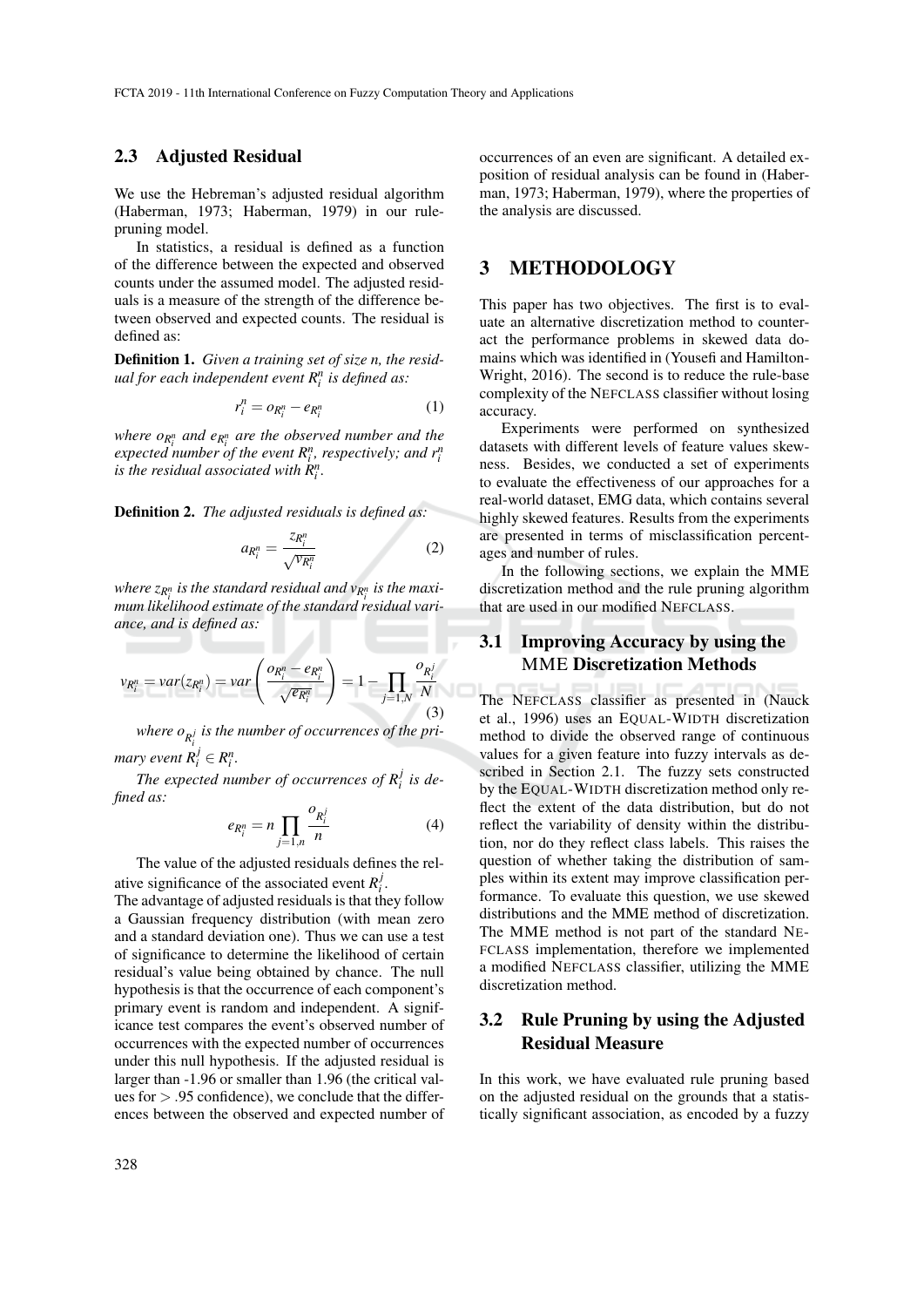rule, should give a measure by which higher quality rules may be identified. We therefore propose a rule pruning algorithm based on the adjusted residual that proceeds as described below.

Definition 3. *Let T be a training set of n training examples*  $(x_{i1}, x_{i2}, \ldots, x_{im}, y_i); i = 1, \ldots, n.$  *Each training example is represented by an instance*  ${x_{i1}, x_{i2}, \ldots, x_{im}}$  *and it's associated class label y<sub>i</sub>*. *where*

*m is the dimensionality of the input space. There are m* features for each training example,  $x_1, x_2, \ldots, x_m$ ; *c is the dimensionality of the output space. There are c class labels, l*1*, l*2*, . . . , lc.*

Let values for each feature  $x_1, x_2, \ldots, x_m$  be di*vided into a number of s fuzzy sets. where*

*Feature x*<sub>1</sub> *is associated with fuzzy sets*  $F_1^1, F_1^2, \ldots, F_1^s$ ; *Feature x*<sub>2</sub> *is associated with fuzzy sets*  $F_2^1, F_2^2, \ldots, F_2^s$ ; And feature  $x_m$  is associated with  $F^1_m, F^2_m, \ldots, F^s_m$ .

*Let R be a set of k rules generated from the training set T . where*

*R<sup>k</sup> is a linguistic rule generated from the example*  $(x_{i1}, x_{i2}, \ldots, x_{im}, y_i);$ 

 $A_k$  *is the antecedent of*  $R_k$ *;* 

 $C_1, \ldots, C_k$  *are the conditions for the antecedent*  $A_k$ *. Each condition*  $C_i$  *defined as "If*  $x_i$  *is*  $F_i^{j}$ " ;  $i = 1, \ldots, m$  and  $j = 1, \ldots, s;$ *R<sup>k</sup> is defined as follows:*

 $R_k = I f C_1$  *and*  $C_2$  *and*  $\ldots$  *and*  $C_m$  *then l is*  $y_i$  (5)

*Residuals for R<sup>k</sup> are calculated as follows:*

$$
r_{R_k} = o(R_k) - e(R_k) \tag{6}
$$

*where*

 $r(R_k)$  *is the residual of rule*  $R_k$ *;* 

*o*(*Rk*) *is the observed number of occurrences of rule R<sup>k</sup> in the training set.*

 $e(R_k)$  *is the number of occurrences of rule*  $R_k$  *expected under an assumed model of uniform random chance, and is calculated as follows:*

$$
e(R_k) = e(A_k) \times e(l \text{ is } y_i)
$$
 (7)

$$
e(A_k) = n \times e(C_1) \times e(C_2) \times \cdots \times e(C_m) \qquad (8)
$$

$$
e(C_i) = \frac{o(C_i)}{n} \tag{9}
$$

The rules that are statistically significant, based on their adjusted residual, will be selected, whereas the insignificant rules will be removed. Finally we use the new fuzzy rule-base for retraining the NEFCLASS classifier in order to tune the membership functions in a way such that they match with new rules.

#### 3.3 Modified NEFCLASS Classifiers

Table 1 summarizes the four NEFCLASS classifiers with their respective properties and provides the names by which they will be identified in the rest of the paper.

#### 3.4 Synthesized Datasets

Four synthesized datasets were used for experiments. Three datasets were produced by randomly generating numbers following the F-DISTRIBUTION with different degrees of freedom chosen to control skew. The F-DISTRIBUTION (Natrella, 2003) has been chosen as the synthesis model because the degree of skew within an F-DISTRIBUTION is controlled by the pairs of degrees of freedom specified as a pair of distribution control parameters. This allows for a spectrum of skewed data distributions to be constructed. We designed the datasets to present different levels of skewness with increasing skew levels. Three pairs of degrees of freedom parameters have been used to generate datasets with different levels of skewness, including low, medium, and high-skewed feature values. After initial experiments datasets with degrees of freedom (100,100) was chosen to provide data close to a normal distribution, (100,20) provides moderate skew, and (35,8) provides high skew.

A synthesized dataset consisting of 1000 randomly generated examples consisting of four-feature (*W*, *X*, *Y*, *Z*). F-DISTRIBUTION data for each of three classes was created. The three classes (ClassA, ClassB and ClassC) overlap, and are skewed in the same direction. We have taken care to ensure that all datasets used have a similar degree of overlap, and same degree of variability. The size of datasets were designed to explore the effect of skewness when enough data is available to clearly ascertain dataset properties. Ten-fold cross validation was used to divide each dataset into training (2700) and testing (300 point) sets in which an equal number of each class is represented. This method provides a better estimate of median performance, as well as a measure of variability.

Another synthesized dataset was produced by randomly generating numbers from the CIRCULAR-UNIFORM-DISTRIBUTION. A CIRCULAR-UNIFORM-DISTRIBUTION is a distribution within a circle with constant probability density across the area of the circle for all values. The CIRCULAR-UNIFORM-DISTRIBUTION is a part of the family of symmetric distributions, so the skewness of circular uniform distribution is close to 0.

Fig. 4 shows the skewness of each dataset for each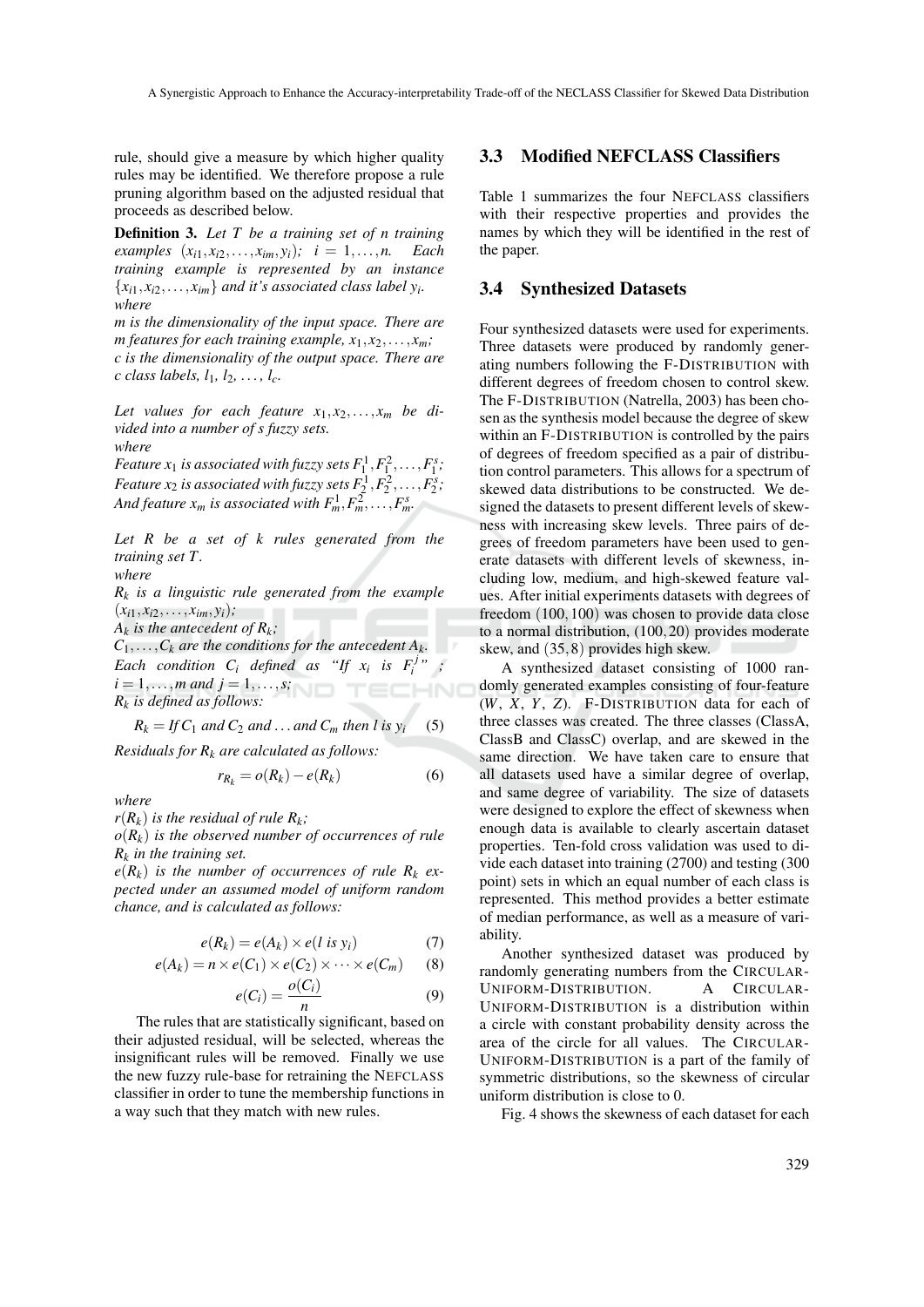| Table 1: List of all classifiers derived from the NEFCLASS classifier. |  |
|------------------------------------------------------------------------|--|
|------------------------------------------------------------------------|--|

| Classifier | Discretization Technique | Rule Pruning Technique    |
|------------|--------------------------|---------------------------|
| NEF-ORG    | Default (EQUAL-WIDTH)    | Default (BestPerClass)    |
| NEF-MME    | <b>MME</b>               | Default (BestPerClass)    |
| $NEF-AR$   | Default (EQUAL-WIDTH)    | <b>Adjusted Residuals</b> |
| NEF-MME-AR | <b>MME</b>               | <b>Adjusted Residuals</b> |

feature. From these figures one can see that the UNI-FORM and LOW-100,100 data are relatively symmetric, while as the skew increases as we consider the MED-100,20 and HIGH-35,8 data show an increasing, and ultimately quite dramatic, skew.

#### 3.5 Electromyography Dataset (EMG)

To show the pertinence of this analysis to a real world data problem, we have explored the skewness of a dataset from the clinically applicable world of quantitative electromyography (QEMG). QEMG is the study of the electrical potentials observed from contracting muscles as seen through the framework of quantitative measurement. QEMG is used in research and diagnostic study (Stashuk and Brown, 2002). EMG datasets are known to contain features with highly skewed value distributions (Enoka and Fuglevand, 2001).

The EMG dataset used here contains seven features of MUP templates (Amplitude, Duration, Phases, Turns, AAR, SizeIndex, and MeanMUVoltage) observed on 791 examples representing three classes (Myopathy, Neuropathy, Healthy), collected through a number of contractions, and used in previous work (Varga et al., 2014). Each example is based on measuring values from a MUP template extracted from an EMG signal, and it describes the contribution of all observed MUs that contributed to the obtained EMG signal.

Figure 5 shows the skewness values for all the features with respect to each class. As is shown in Figure 5, the distribution of values for Amplitude and MeanMUVoltage are highly positively skewed, particularly in Myopathy cases. In contrast, Turns is highly skewed in Neuropathy and Normal cases. Also, Phases, AAR, and SizeIndex demonstrate relatively low skewness.

## 4 RESULTS AND DISCUSSIONS

We evaluate the effect of discretization methods on the misclassification percentages and the number of rules obtained by a NEFCLASS based classifier when trained on skewed data. The misclassification percentages obtained by the four classifiers are gathered



Figure 4: Skewness by label and feature for the three synthetic datasets. The figure extracted from (Yousefi and Hamilton-Wright, 2016).

in Table 2, while the number of rules appears in Table 3. The results have been calculated over the 10 cross-validation trials. Mann-Whitney-Wilcoxon was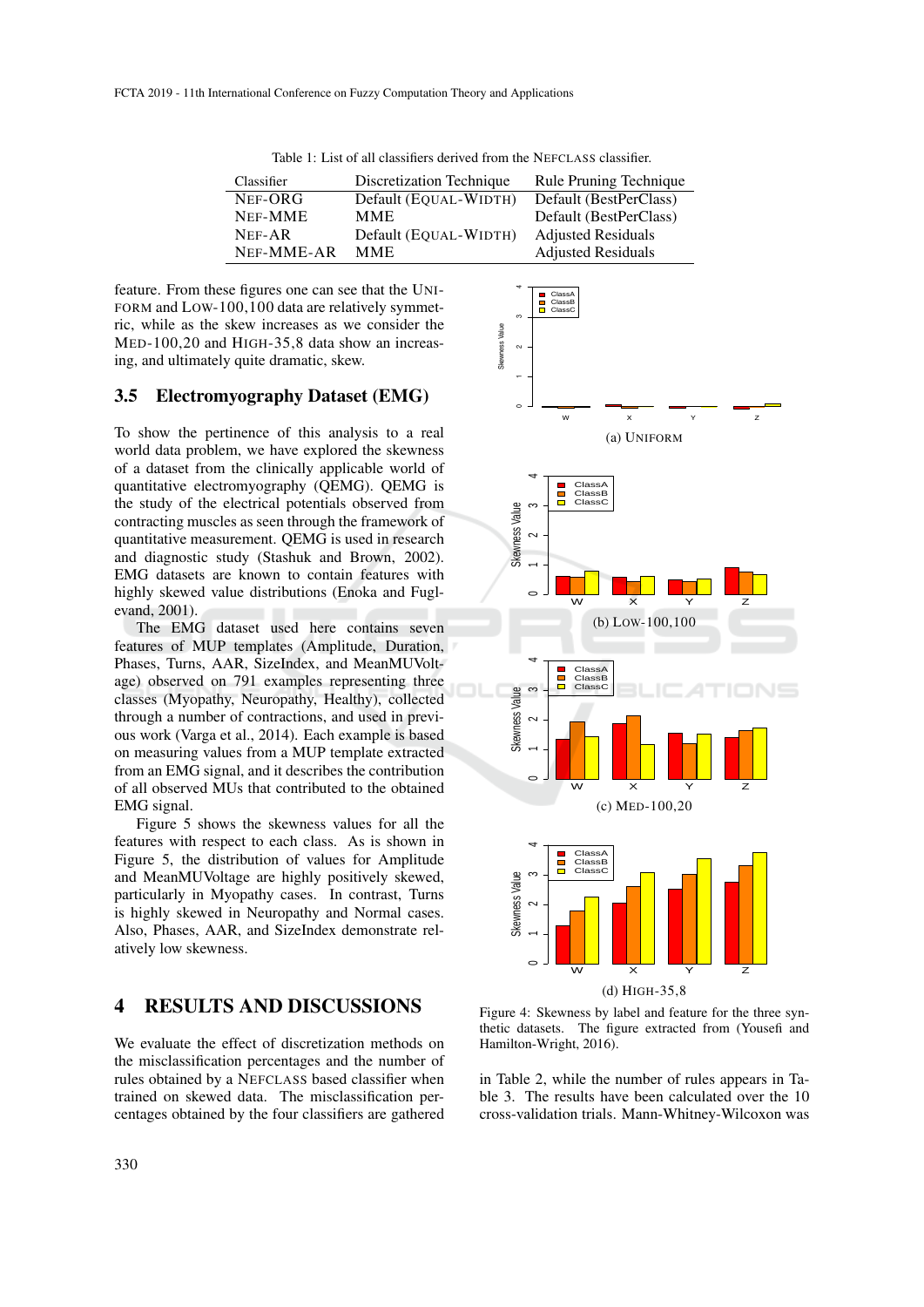

used because an analysis using a Shapiro-Wilks test indicated that a non-parametric test was appropriate.

# 4.1 The Effect of Discretization Method on the Performance of NEFCLASS

The results of NEF-MME were compared with those of NEF-ORG, which uses the default EQUAL-WIDTH discretization strategy. The analyses were performed using two-sided M-W-W test at a 0.05 significance level. The test identified a significant difference in the misclassification percentage between the two classifiers for all datasets. As shown in Table 2, • NEF-AR versus NEF-ORG: NEF-MME achieved lower misclassification percentages compared to NEF-ORG using all datasets except LOW-100,100. Additionally, the test resulted in a significant difference in the number of rules obtained by NEF-ORG versus NEF-MME for all cases. As shown in Table 3, NEF-MME constructed a higher number of rules than did the NEF-ORG, for medium and high skewed datasets, resulted in a higher accuracy. The number of rules obtained by NEF-ORG decreased with increase of data skewness level. This is an underlying cause for the increase in misclassification percentages trained on skewed datasets. The decreasing trend in the number of rules constructed by the NEF-ORG classifier confirms that less information is being captured about the dataset as the skewness increases.

This study indicated that the choice of initial discretization method affected the classification accuracy of the NEFCLASS classifier and that this effect was very strong in skewed datasets. Utilizing MME discretization method in the NEFCLASS classifier significantly improved classification accuracy for highly skewed data.

# 4.2 The Effect of the Rule Pruning Algorithm on the Performance of NEFCLASS

To assess the effect of the rule pruning algorithm, we compared each pair of classifiers to determine whether the application of the rule pruning algorithm significantly reduced the number of rules. Additionally, the misclassification percentages were compared to determine whether a reduction in the number of rules significantly increase the misclassification percentage. Comparisons between classifiers were performed as follows: for each discretization method and each dataset, results obtained by AR-PRUNING algorithm were compared with those of the NEFCLASS DEFAULT RULE-PRUNING . Hence, we examined two comparisons: (i) classifiers with the EQUAL-WIDTH discretization method, *i.e.*, NEF-AR versus NEF-ORG, (ii) classifiers with the MME discretization method, *i.e.*, NEF-MME-AR versus NE-F-MME. Additionally, we compared the final combined classifier, *i.e.*, NEF-MME-AR versus NEF-ORG.

The analyses were performed using one-way M-W-W test at a 0.05 significance level. Tables 4 and 5 report the M-W-W test results for comparison of the misclassification percentages and the number of rules, respectively. Comparisons between classifiers were performed as follows:

- As shown in Table 5, the test yielded a significant decrease in the number of rules by application of AR-PRUNING for all datasets. The test results shown in Table 4 revealed that this reduction of rules did not increase the misclassification percentages. This reduction in the rule-base size without reducing accuracy means that the use of AR-PRUNING raised the efficiency of the classifier.
- NEF-MME-AR versus NEF-MME:

As shown in Table 5, the test determined that NEF-MME-AR constructed a significantly lower number of rules for all datasets, except for UNIFORM. Also, the test results shown in Table 4 revealed that there was no significant increase in misclassification percentages. As shown in Table 5, NEF-MME-AR significantly reduced the number of rules for medium and high skewed datasets without significantly decreasing accuracy.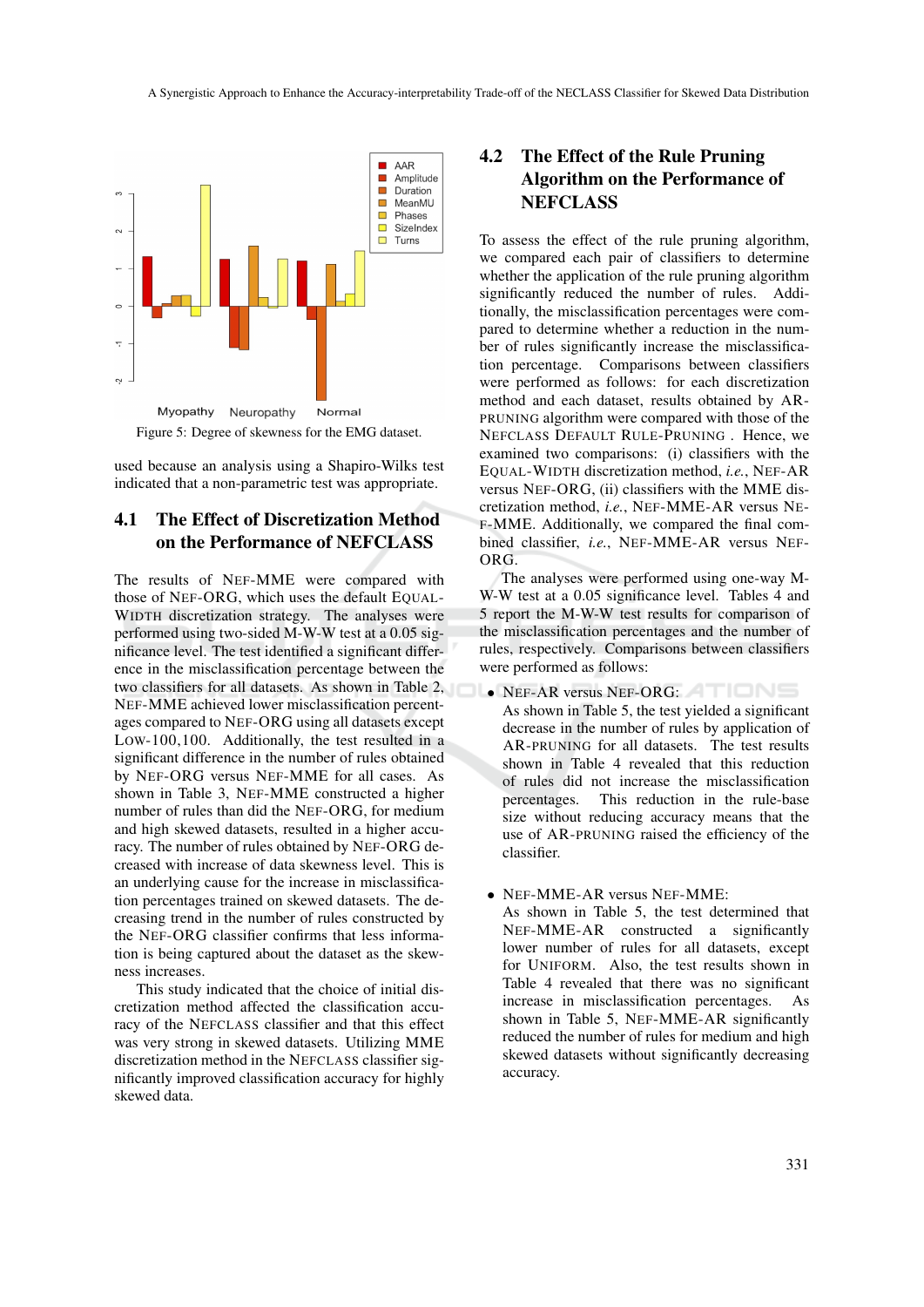| Classifier | Dataset                                       |                                   |                  |                  |
|------------|-----------------------------------------------|-----------------------------------|------------------|------------------|
|            |                                               | UNIFORM LOW-100.100               | $MED-100,20$     | HIGH-35.8        |
| NEF-ORG    |                                               | $30.16 \pm 3.50$ 22.66 $\pm$ 1.33 | $65.00 \pm 5.51$ | $66.67 \pm 3.26$ |
| $NEF-AR$   | $\parallel$ 30.16 $\pm$ 0.75 23.00 $\pm$ 0.75 |                                   | $71.83 \pm 0.00$ | $66.67 \pm 1.00$ |
| NEF-MME    |                                               | $16.66 \pm 2.00$ $26.00 \pm 1.50$ | $34.16 \pm 1.00$ | $42.50 \pm 1.00$ |
| NEF-MME-AR |                                               | $17.50 \pm 1.75$ $23.33 \pm 1.75$ | $32.33 \pm 0.00$ | $41.50 \pm 0.75$ |

Table 2: Misclassification percentages (Median  $\pm$  IQR) based on the rule pruning algorithm.

Table 3: Number of fuzzy rules (Median  $\pm$  IQR) based on the rule pruning algorithm.

| Classifier | <b>Dataset</b>                    |  |                  |                  |
|------------|-----------------------------------|--|------------------|------------------|
|            | UNIFORM LOW-100,100               |  | $MED-100,20$     | HIGH-35.8        |
| NEF-ORG    | $55.50 \pm 1.00$ 49.00 $\pm$ 0.00 |  | $34.50 \pm 2.00$ | $15.00 + 1.00$   |
| $NEF-AR$   | $49.50 \pm 1.00$ $42.50 \pm 1.75$ |  | $19.00 \pm 0.00$ | $10.00 \pm 1.00$ |
| NEF-MME    | $43.00 \pm 2.00$ $44.00 \pm 1.50$ |  | $50.00 \pm 1.00$ | $46.00 \pm 1.00$ |
| NEF-MME-AR | $43.50 \pm 1.75$ $40.00 \pm 1.75$ |  | $29.00 \pm 0.00$ | $21.00 \pm 0.75$ |

Table 4: Results of the one-tailed M-W-W test for comparison of the misclassification percentages between classifiers using different rule pruning algorithms.

| Classifier                                      | Dataset        |                          |     |           |
|-------------------------------------------------|----------------|--------------------------|-----|-----------|
|                                                 | <b>UNIFORM</b> | $LOW-100,100$ MED-100,20 |     | HIGH-35.8 |
| $NEF-AR vs. NEF-ORG$                            | .60            | .80                      | 99  | .69       |
| NEF-MME-AR vs. NEF-MME                          | .45            | .94                      | .93 | .75       |
| NEF-MME-AR vs. NEF-ORG                          | ***            | Q7                       | *** | ***       |
| *** significant at 95% confidence ( $p < .05$ ) |                |                          |     |           |

Table 5: Results of one-tailed M-W-W test for comparison of the number of rules between classifiers using different rule pruning algorithms.

| Classifier              | Dataset |                        |     |           |
|-------------------------|---------|------------------------|-----|-----------|
|                         | UNIFORM | Low-100.100 MED-100.20 |     | HIGH-35.8 |
| NEF-AR $vs.$ NEF-ORG    | ***     | ***                    | *** | ***       |
| NEF-MME-AR vs. NEF-MMEI | .10     | ***                    | *** | ***       |
| NEF-MME-AR vs. NEF-ORG  | ***     | ***                    | *** | 99        |

\*\*\* significant at 95% confidence (*p* < .05)

#### • NEF-MME-AR versus NEF-ORG:

M-W-W identified a significant decrease in the number of rules obtained by NEF-MME-AR compared to NEF-ORG for all datasets, except for high-skewed data. The results shown in Table 3 suggest that, in the case of HIGH-35,8, the number of rules increased due to the effect of the discretization method. However, some of the rules were pruned later after the AR-PRUNING process took place. At the end of training, the final number of rules obtained by NEF-MME-AR was more than that of NEF-ORG but less than those of NEF-MME. For example, the number of rules obtained by NEF-ORG using the HIGH-35,8 data was 15. Then, the application of the MME discretization method increased the number of rules to 45. Finally, pruning the rules using AR-PRUNING decreased the number of rules to 21. Furthermore, the test indicated a significant decrease in the misclassification percentages for all comparisons except in the case of LOW-100,100.

The findings of this analysis revealed that the combination of the MME discretization method with the AR-PRUNING algorithm not only led to a significant reduction in the number of rules but also improve the accuracy using medium and high skewed data.

#### 4.3 Experiments using Real-world Data

Table 6 depicts the misclassification percentages and the number of rules. Table 7 gives the test results.

As shown in the table, the test revealed a significant decrease in the misclassification percentages obtained by NEF-MME compared to NEF-ORG. The results of this experiment once again confirmed that using the MME method improved accuracy. Additionally, the test indicated a significant decrease in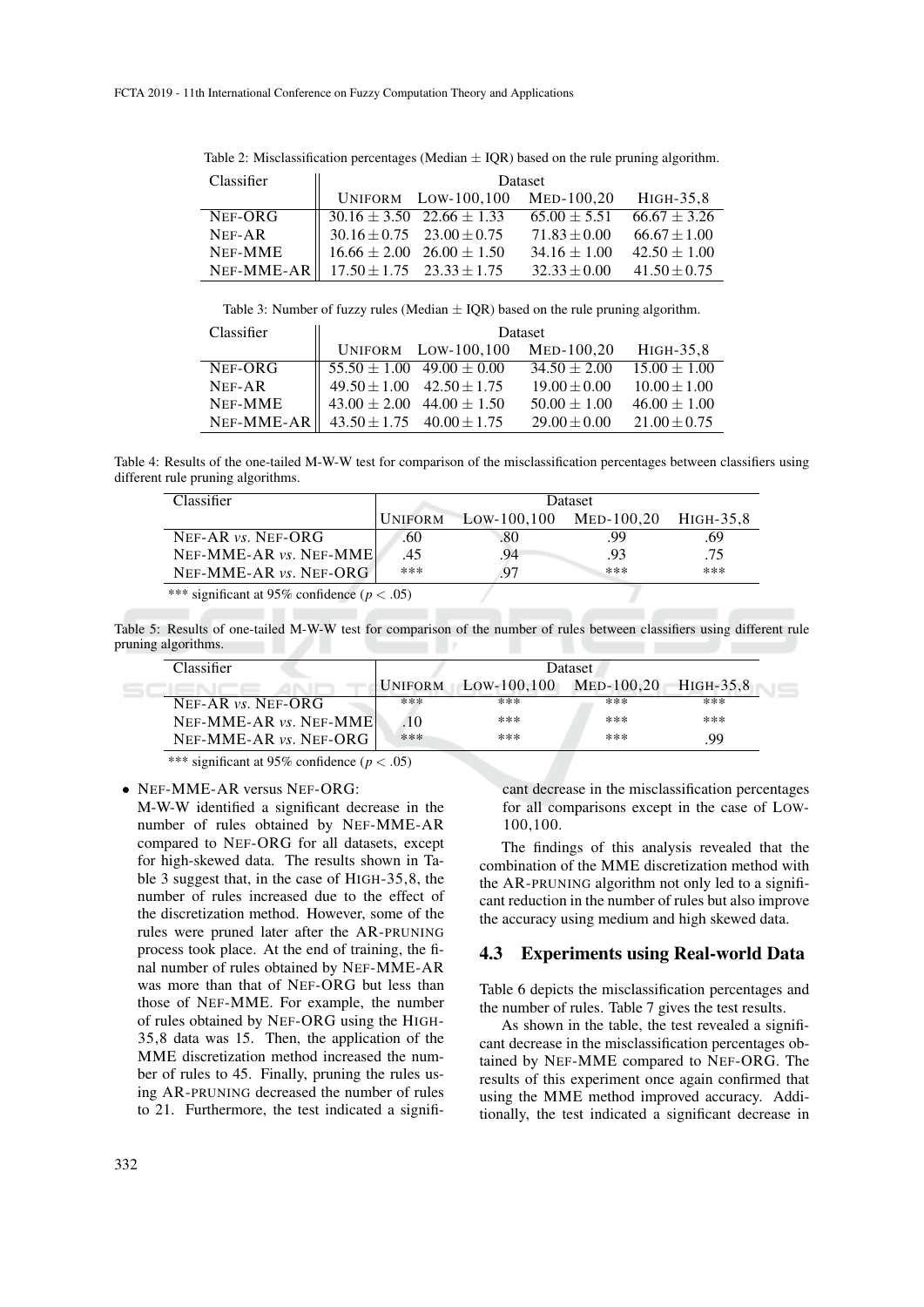Table 6: Misclassification percentages (Median  $\pm$  IQR) and number of rules (Median  $\pm$  IQR) obtained from classifiers trained on the EMG dataset.

| Classifier   | Misclassification Percentage Number Of rules |                   |
|--------------|----------------------------------------------|-------------------|
| NEF-ORG      | $54.18 \pm 28.00$                            | $149.00 \pm 4.00$ |
| NEF-MME      | $41.00 \pm 22.00$                            | $90.00 + 14.00$   |
| $NEF-MME-AR$ | $21.00 \pm 25.00$                            | $33.00 \pm 16.00$ |
|              |                                              |                   |

significant at 95% confidence ( $p < .05$ )

Table 7: Results of one-tailed M-W-W to compare the rule pruning methods for the EMG dataset.

| Classifier                       | Misclassification Percentage Number Of rules |     |
|----------------------------------|----------------------------------------------|-----|
| NEF-ORG vs. NEF-MME              | .03                                          | .84 |
| NEF-ORG $vs.$ NEF-MME-AR $\vert$ | ***                                          | *** |
|                                  |                                              |     |

\*\*\* significant at 95% confidence ( $p < .05$ )

the misclassification percentages and the number of rules obtained by NEF-MME-AR compared to NEF-ORG. In light of the above findings, it is concluded that using a simplified rule-base obtained by the application of AR-PRUNING not only reduced the number of rules but also reduced the confusion in the decision-making process.

### 5 CONCLUSIONS

The results of our last study indicated that the NE-FCLASS classifier performs increasingly poorly as data feature value skewness increases. Also, the study indicated that the choice of initial discretization method affected the classification accuracy of the NE-FCLASS classifier and that this effect was very strong in skewed datasets. This study revealed that utilizing MME discretization method in the NEFCLASS classifier significantly improved classification accuracy for the medium and high skewed data. Furhter, the findings of this study showed that the combination of the MME discretization method with the AR-PRUNING algorithm not only led to a significant reduction in the number of rules but also improve the accuracy in the majority of cases. Hence, the NEF-MME-AR classifier produced a compelling combination of the discretization method and the rule pruning algorithm for skewed datasets.

The proposed model-based strategy can be useful in medical diagnosis systems because it not only provides more accurate results but, by reducing the number of rules, will likely make interpretation of the system simpler. Other domains where skewed data is common are likely additional areas of application, and include fraud detection, computer security, and finance. Finally, it should be noted that while it has been evaluated using NEFCLASS, the adjusted residuals rule pruning system introduced here can be used in any rule based system, and is likely to have similar benefits, as there is nothing specific to the fuzzy domain.

# ACKNOWLEDGEMENTS

The authors gratefully acknowledge the support of NSERC, the National Sciences and Engineering Research Council of Canada, for ongoing grant support.

### REFERENCES

- Ben-Gal, I. (2010). Outlier detection. In Maimon, O. and Rokach, L., editors, *Data Mining and Knowledge Discovery Handbook*, chapter 7, pages 131–146. Springer Science & Business Media.
- Chau, T. (2001). Marginal maximum entropy partitioning yields asymptotically consistent probability density functions. *IEEE Transactions on Pattern Analysis and Machine Intelligence*, 23(4):414–417.
- Chemielewski, M. R. and Grzymala-Busse, J. W. (1996). Global discretization of continuous attributes as preprocessing for machine learning. *International Journal of Approximate Reasoning*, 15:319–331.
- Enoka, R. and Fuglevand, A. (2001). Motor unit physiology: some unresolved issues. *Muscle & Nerve*, 24:4– 17.
- Gao, J., Hu, W., Li, W., Zhang, Z., and Wu, O. (2010). Local outlier detection based on kernel regression. In *Proceedings of the 10th International Conference on Pattern Recognition*, pages 585–588, Washington, DC, USA. EEE Computer Society.
- Gokhale, D. V. (1999). On joint and conditional entropies. *Entropy*, 1(2):21–24.
- Gupta, A. (2016). Neural networks in data processing. *International Journal of Advanced Research in Computer Engineering & Technology (IJARCET)*, 5(5):1– 13.
- Haberman, S. J. (1973). The analysis of residuals in crossclassified tables. *Biometrics*, 29(1):205–220.